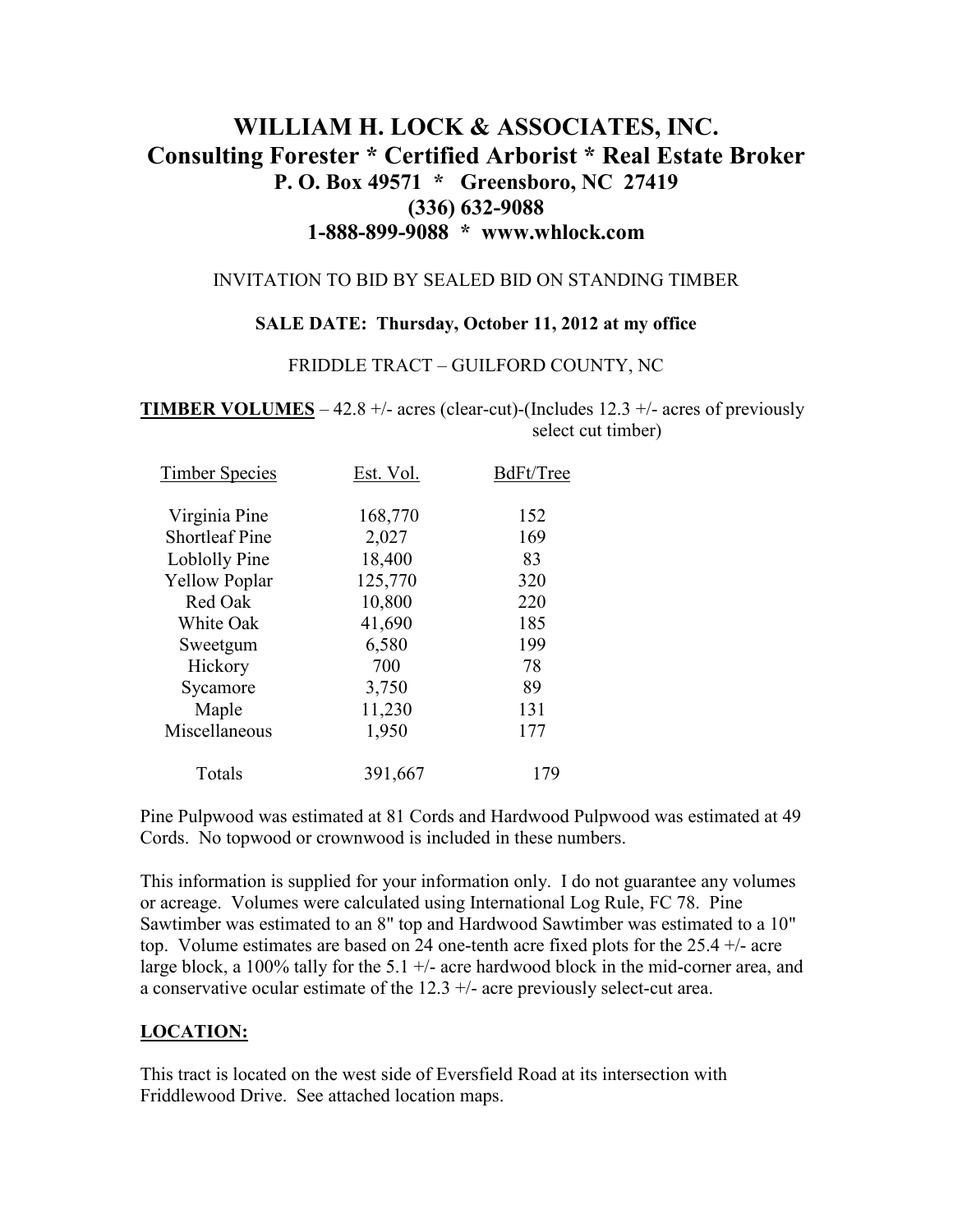Page Two Friddle Tract - Timber Sale Sale Date: Thursday – October 11, 2012

### **BIDS:**

The Friddle Tract is being sold on a lump sum sealed bid basis. Bids will be accepted by **regular mail** if received by 5:00 pm on Wednesday, October 10, 2012 **OR** bids will be accepted by **email (whlock@whlock.com), telephone (336-632-9088), fax (336-632- 9088), or in-person** at my office until 11:00 am on Thursday, October 11, 2012. At 11:00 am on Thursday, October 11, 2012 all bids received will be recorded. The successful bidder will be notified within 24 hours of the bid openings. A 10% deposit may be requested to be delivered to William H. Lock & Associates, Inc. within 72 hours of the bid opening. The balance of the sales price is to be delivered at the sale closing which should occur on or before November 1, 2012. The seller reserves the right to refuse or accept any and all bids. Seller will consider all bids. The seller will be responsible for the timber deed preparation, revenue stamps if recorded, and the forestry consultant fees. The buyer will be responsible for all other closing costs. A \$1,000 performance deposit will be payable at closing and held in a non-interest bearing trust account until satisfactory completion of logging. The performance deposit does not limit the buyer's liability.

## **PLACE OF SALE:**

The timber sale will be held at the office of William H. Lock & Associates, Inc. in Greensboro, NC. The office address is 375 S. Swing Road, Greensboro, NC 27409. Telephone and Fax: 336-632-9088; Email: whlock@whlock.com

### **CONDITIONS OF SALE**:

1. The Buyer shall have 24 months from the date of the timber deed to cut and remove all merchantable timber within the "Sale Areas". "Creek Buffers" have been marked with Blue Paint and/or blue flagging. No blue painted or flagged trees marking the buffer boundaries may be cut. All pine of any size and hardwoods >16" DBH may be harvested from within these buffer areas provided all Best Management Practices, Forest Practice Guidelines, and any applicable river basin or watershed regulations are followed. Property lines and/or sale boundaries (including "out" areas) are flagged with pink flagging and/or orange paint. No pink flagged or orange painted trees marking these boundaries are to be cut and no trees beyond these boundaries are to be cut or damaged. NOTE: The southern line has been recently surveyed and was marked by the surveyor.

2. The Buyer shall access the tract from Friddlewood Drive and/or Eversfield Road. All access routes will need to be installed and/or maintained according to all North Carolina Best Management Practices, Forest Practice Guidelines, and any applicable river basin or watershed rules. All roadways must remain open and passable by ordinary traffic at all times. The roadways must be left in similar condition at the completion of the harvesting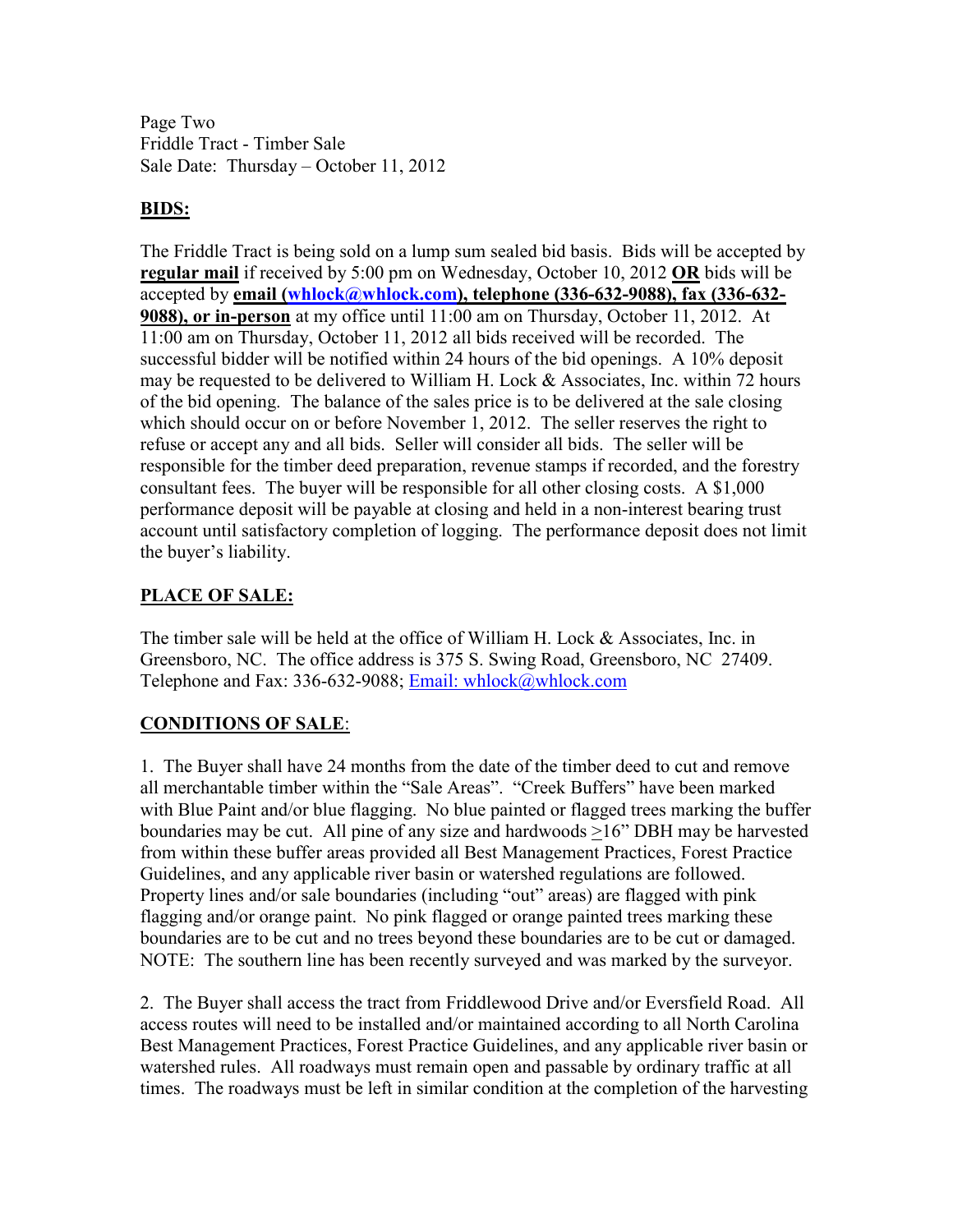Page Three Friddle Tract - Timber Sale Sale Date: Thursday – October 11, 2012

operation as they were at the beginning of the harvesting operation. Call W.H. Lock if there are questions concerning access routes.

3. The Buyer is responsible for maintaining a clean site. No equipment parts, trash, tires or other debris shall be left on the property. It shall be the Buyer's responsibility to clean up any hazardous material or chemical waste spills including but not limited to Diesel Fuel, Hydraulic Fluid, Machine Oil, and/or Gasoline upon the subject property. Responsibility will include any required remediation including but not limited to the removal of contaminated soils.

4. Harvesting operations must not interfere with any farming operations and farming operations must not interfere with any harvesting operations. Decking, loading or hauling will not be permitted in any existing open fields or pastures immediately adjacent to the timber unless approved by William H. Lock & Associates, Inc. If approved, open areas must be free of logging debris, smoothed when completed, and re-seeded if necessary. All loading decks and truck parking areas must be reseeded when the harvesting operation is completed.

5. The Buyer is responsible for following all Federal, State, and local regulations regarding timber harvesting activities. If required, Buyer is responsible for obtaining any necessary permits or licenses required for timber harvesting. All logging operations must conform to North Carolina Best Management Practices, Forest Practices Guidelines, and any applicable river basin or watershed rules. In the event that a non-compliance situation is identified on the tract as a result of the harvesting operation, William H. Lock & Associates, Inc. will have the express right to suspend the harvesting operation until the situation is brought into compliance. No trees or other logging debris shall be left in or across the property boundary, sale cutting lines or access roads and paths.

6. All necessary property lines and corners have been marked with pink flagging and/or orange paint. No flagged or painted trees denoting the property and/or sale boundary shall be cut and no trees outside the boundary lines shall be cut. If trees marking the property lines or sale boundary are cut, North Carolina timber trespass laws may apply. No trees shall be cut to fall on a neighboring landowner's property or where potential damage may occur. If existing property corners are damaged or removed as a result of the harvesting operation, Buyer agrees to replace the markers at the correct surveyed location at their own expense.

7. Buyer agrees to notify William H. Lock & Associates, Inc., P. O. Box 49571, Greensboro, NC 27419 at least 3 days in advance of the beginning of the harvesting operation and at least 3 days in advance of the completion of the harvesting operation. The buyer and/or logger must complete a pre-harvest inspection with WHL  $\&$  Associates prior to beginning any logging activity.